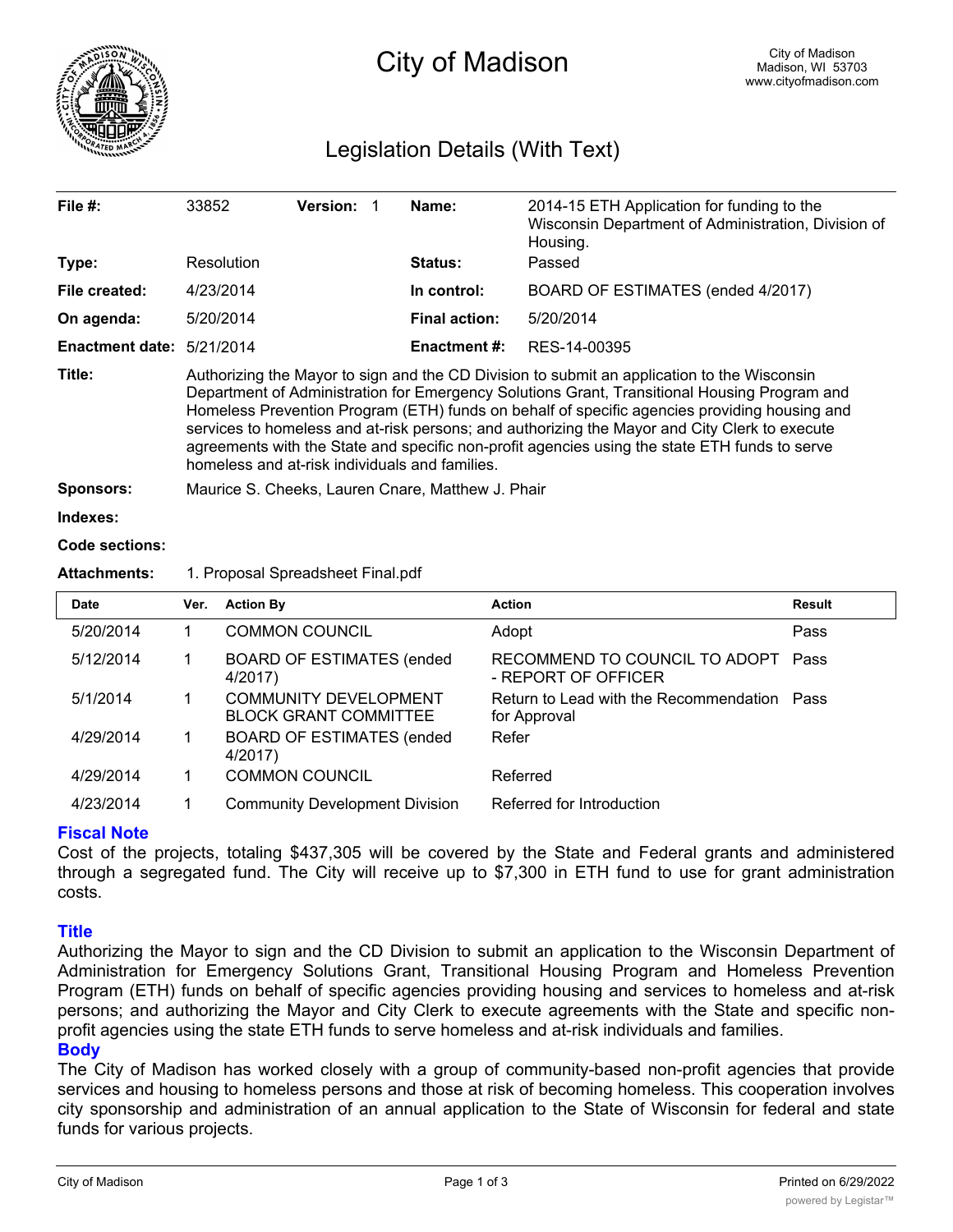The Division of Housing determines awards based on a formula using data from monthly homeless census as well as poverty, unemployment and population data. Dane County is allocated \$437,305. Following the notice of award, the CD Division will enter into contracts with the participating non-profits with activities provided from July 1, 2014 through June 30, 2015.

The application is comprised of five initiatives: 1) homeless prevention, 2) street outreach, 3) rapid re-housing, 4) emergency shelter, and 5) transitional housing programs. A minimum of 30% of the grant must be spent on rapid re-housing activities in Dane County; rapid re-housing activities are those that move homeless persons from the street or emergency shelter in as short a time as possible thereby minimizing their time homeless.

A small portion of funds included in the application, are designated to partially fund HMIS activities. The City and Dane County agencies participate in entering client-level data into Wisconsin ServicePoint (WISP) which is administered through contracts between each of the state's CoCs and the Institute for Community Alliances (ICA). ICA is a non-profit that serves as the lead HMIS administrator for CoC's in Iowa, Illinois and Wisconsin.

In addition to the ICA project identified above, there are 17 unique projects orperated by 12 agencies included in the City's application for ETH funding. These agencies include: Community Action Coalition for South Central Wisconsin, Inc.; Dane County Parent Council, Inc.; Institute for Community Alliances; Legal Action of Wisconsin, Inc. Porchlight, Inc.; The Road Home Dane County, Inc.; The Salvation Army of Dane County; Stoughton United Ministries, Tellurian UCAN, Inc.; Tenant Resource Center, Inc.; YWCA of Madison, Inc.; and Youth Services of Southern Wisconsin, Inc.

WHEREAS, the Common Council has adopted a five-year Community and Neighborhood Development Plan which identifies homelessness as a critical issue within the community and outlines a set of strategies and priorities to address this problem using community-based groups; and

WHEREAS, the Common Council has accepted the Community Plan to Prevent and End Homelessness in Dane County which includes goals and objectives represented in these activities; and

WHEREAS, the CD Division staff have worked collaboratively with interested Homeless Services Consortium agencies to analyze current unmet needs and jointly develop a list of projects for submission to the State for ETH funds.

NOW THEREFORE, BE IT RESOLVED, that the Common Council accept the following projects as part of the City's application for ETH funding with the State Department of Administration, Division of Housing; authorize the Mayor to sign and the CD Division to submit an application for Emergency Solutions Grant, Transitional Housing Program and Homeless Prevention Program funds; and authorize the Mayor and City Clerk to execute agreements with the State and specific non-profit agencies providing housing and services for homeless persons.

**Community Action Coalition for South Central WI** - \$131,405 for the Rentable Program which provides financial assistance and housing stabilization services 1) to persons at-risk of homelessness in the form of rent in arrears and/or rent subsidies and 2) to homeless persons in the form of a security deposit and/or rent subsidy. A portion of these funds are set-aside for use by participating HSC agencies.

**Dane County Parent Council** - \$13,500 for Hope House Support Services to assist young homeless mothers and children enrolled in the Early Head Start program.

**Institute for Community Alliances** - \$3,900 for HMIS lead agency services including WISP training and support.

**Legal Action of WI** - \$20,000 for Legal Services to prevent evictions that led to homelessness.